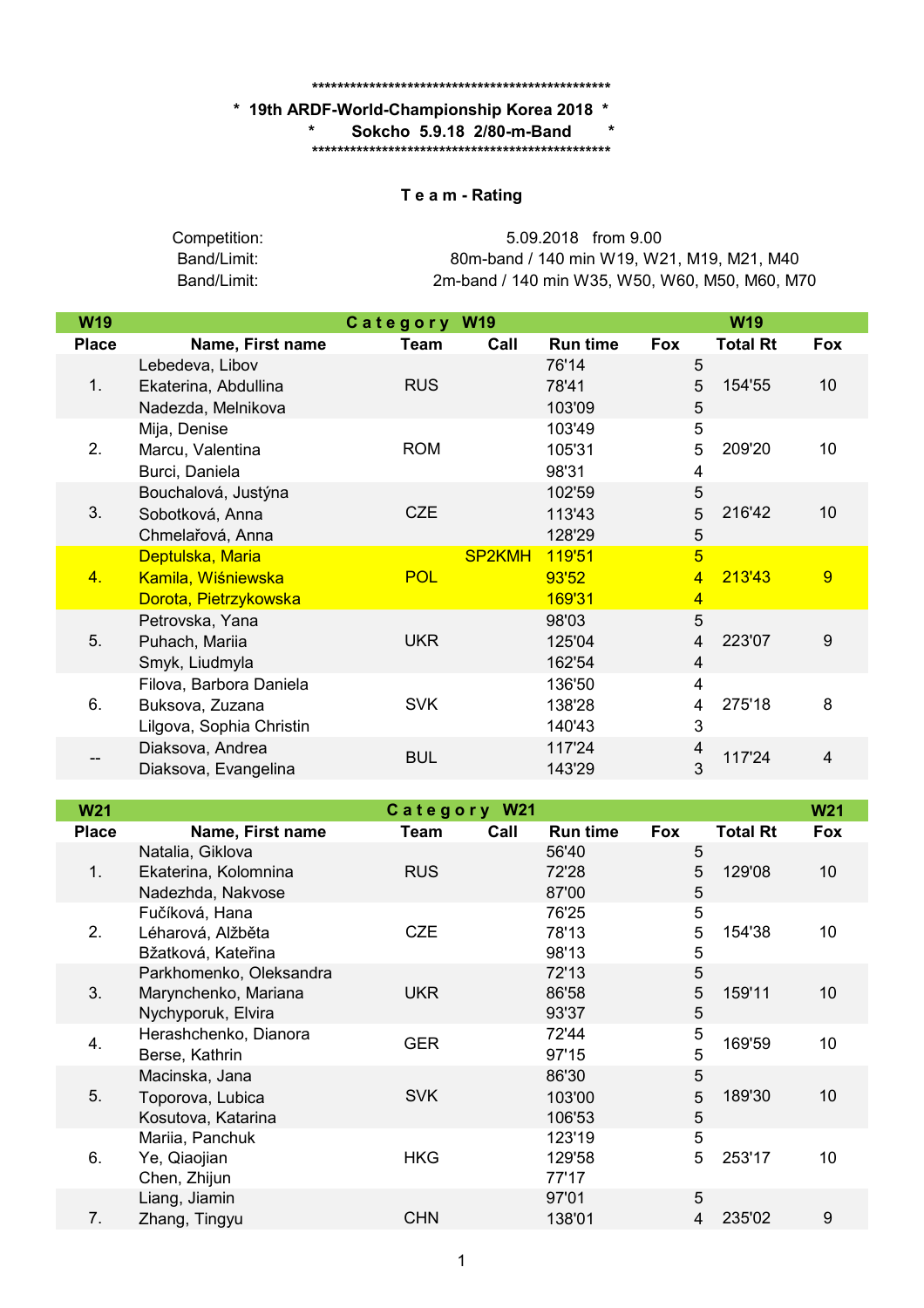|              | Liu, Jiawei                                                     |             |                                | 159'25                     |            | 1                             |                |
|--------------|-----------------------------------------------------------------|-------------|--------------------------------|----------------------------|------------|-------------------------------|----------------|
|              |                                                                 |             |                                |                            |            |                               |                |
| <b>W35</b>   |                                                                 |             | Category W35                   |                            |            |                               | <b>W35</b>     |
| <b>Place</b> | Name, First name<br>Victoriia, Golubeva                         | Team        | Call                           | <b>Run time</b><br>89'36   | <b>Fox</b> | <b>Total Rt</b><br>5          | <b>Fox</b>     |
| 1.           | Irina, Platonova<br>Svetlana, Godunova                          | <b>RUS</b>  | R5VBU                          | 92'06<br>117'14            |            | 5<br>181'42<br>5              | 10             |
| 2.           | Manea, Ramona<br>Mija, Eliana                                   | <b>ROM</b>  | YO7MAE                         | 126'03<br>135'38           |            | 5<br>261'41<br>$\overline{2}$ | $\overline{7}$ |
|              | Ye, Haiyan<br>Yu, Shanxiu<br>Sun, Haixia                        | <b>CHN</b>  |                                | 134'43<br>154'44<br>164'20 |            | 3<br>134'43<br>1<br>1         | $\mathfrak{S}$ |
|              | Lee, Sun Yi<br>Lee, Sang Rea                                    | <b>KOR</b>  | DS1IYZ<br><b>DS1THK</b>        | 119'49<br>144'38           |            | 4<br>119'49                   | $\overline{4}$ |
|              | Baasanjav, Badmaarag<br>Shagdarjav, Odonchimeg<br>Luvsan, Odmaa | <b>MGL</b>  |                                | 125'25<br>145'53<br>153'05 |            | 5<br>3<br>125'25<br>3         | 5              |
| <b>W50</b>   |                                                                 |             | Category W50                   |                            |            |                               | <b>W50</b>     |
| <b>Place</b> | Name, First name                                                | <b>Team</b> | Call                           | <b>Run time</b>            | <b>Fox</b> | <b>Total Rt</b>               | <b>Fox</b>     |
| 1.           | Šrůtová, Marcela                                                | <b>CZE</b>  |                                | 82'37                      |            | 4<br>215'41                   | $\bf 8$        |
|              | Skřivanová, Dagmar                                              |             |                                | 133'04                     |            | 4                             |                |
| 2.           | Roethe, Brigitte                                                | <b>GER</b>  |                                | 114'12                     |            | 4<br>234'04                   | 8              |
|              | Drews, Brigitte                                                 |             | DL7AFJ                         | 119'52                     |            | 4                             |                |
| <b>W60</b>   |                                                                 |             | Category W60                   |                            |            |                               | <b>W60</b>     |
| <b>Place</b> | Name, First name                                                | <b>Team</b> | Call                           | <b>Run time</b>            | Fox        | <b>Total Rt</b>               | <b>Fox</b>     |
| 1.           | Garpestad, Karin                                                | <b>NOR</b>  | LA8UW                          | 116'18                     |            | 3<br>231'43                   | 5              |
|              | Andersen, Hege                                                  |             |                                | 115'25                     |            | $\overline{2}$                |                |
|              | Lee, Sang Ran<br>Bang, Shi Lee                                  | <b>KOR</b>  | <b>DS1RUP</b><br>HL4GWK 228'23 | 127'29                     |            | 3<br>127'29<br>$\overline{2}$ | $\mathfrak{B}$ |
|              | Voráčková, Eliška<br>Látalová, Alexandra                        | <b>CZE</b>  |                                | 113'47<br>141'43           |            | $\frac{3}{2}$<br>113'47       | $\mathfrak{S}$ |
| M19          |                                                                 |             | Category M19                   |                            |            |                               | M19            |
| <b>Place</b> | Name, First name                                                | <b>Team</b> | Call                           | <b>Run time</b>            | Fox        | <b>Total Rt</b>               | Fox            |
| 1.           | Šrom, Dominik<br>David, Tomáš                                   | CZE         |                                | 66'30<br>67'58             |            | 5 134'28<br>5                 | 10             |
|              | Kinc, Martin<br>Karpovych, Fedir                                |             |                                | 71'09<br>67'24             |            | 5<br>5 154'10                 | 10             |
| 2.           | Denysenko, Dmytro<br>Ishchenko, Dmytro                          | <b>UKR</b>  |                                | 86'46<br>88'51             |            | 5<br>5                        |                |
|              | Jurcik, Tomas                                                   |             |                                | 83'41                      |            | 5<br>175'08                   | 10             |
| 3.           | Racko, Lukas                                                    | <b>SVK</b>  |                                | 91'27                      |            | 5                             |                |
|              | Nosal, Michal                                                   |             |                                | 124'26                     |            | 5                             |                |
|              | Vyacheslav, Kotov                                               |             |                                | 86'34                      |            | 5 177'45                      | 10             |
| 4.           | Nikita, Ivanov<br>Dmitrii, Melnikov                             | <b>RUS</b>  |                                | 91'11<br>115'38            |            | 5<br>4                        |                |
|              | Mija, Tiberiu                                                   |             |                                | 71'25                      |            | 5 181'00                      | 10             |
| 5.           | Sandu, Teodor                                                   | <b>ROM</b>  |                                | 109'35                     |            | 5                             |                |
|              | Chivulescu, Matei                                               |             |                                | 127'10                     |            | 5                             |                |
|              | Liu, Yakun                                                      |             |                                | 111'33                     |            | 5 244'28                      | 7              |
| 6.           | Wang, Yuhui                                                     | <b>CHN</b>  |                                | 132'55                     |            | $\overline{2}$                |                |
|              | Hao, Peihong                                                    |             |                                | 143'42                     |            | $\overline{\mathbf{4}}$       |                |
| 7.           | Semenov, Andrey<br>Seiitkul, Dinmukhammed                       | KAZ         |                                | 124'13<br>136'16           |            | 3 260'29<br>$\overline{2}$    | 5              |
|              | Guan, Weiyan                                                    |             |                                | 92'38                      |            | 2 92'38                       | $\overline{2}$ |
|              |                                                                 |             |                                |                            |            |                               |                |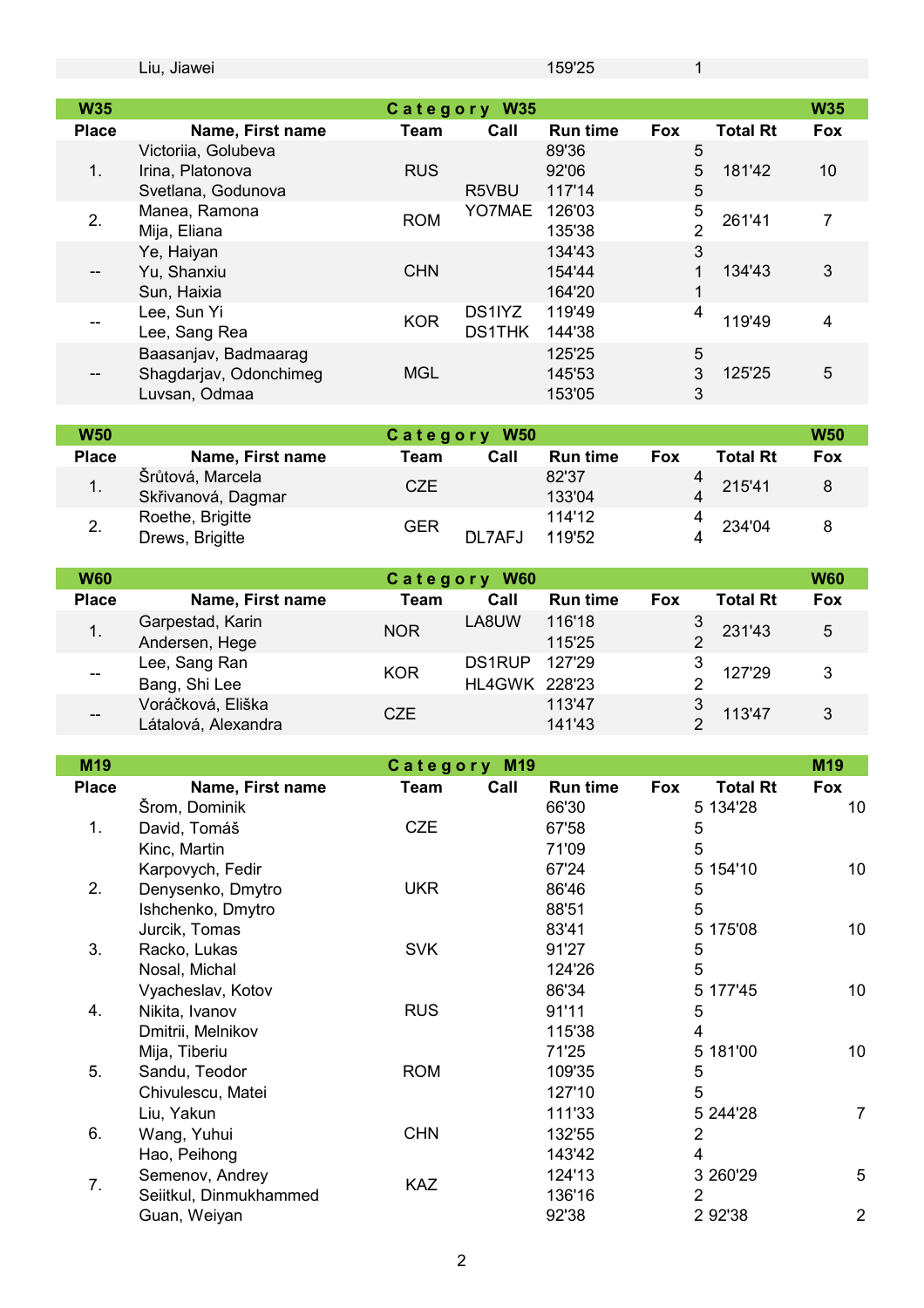| $\hspace{0.05cm}$ | Yao, Yifeng       | <b>MAC</b> |         | 215'11 |   |          |   |
|-------------------|-------------------|------------|---------|--------|---|----------|---|
|                   | Luo, Zhuoyao      |            |         | 132'44 | B |          |   |
|                   | Taniguchi, Mizuki |            | JJ1CBS  | 134'36 |   | 4 134'36 | Δ |
| $- -$             | Nemoto, Hibiki    | JPN        | JI1MDV  | 267'15 |   |          |   |
|                   | Ambo, Hiro        |            | JA7-311 | 162'47 | B |          |   |

| M21          |                                                                          |             | Category M21               |                            |                                                      |                 | M21             |
|--------------|--------------------------------------------------------------------------|-------------|----------------------------|----------------------------|------------------------------------------------------|-----------------|-----------------|
| <b>Place</b> | Name, First name                                                         | <b>Team</b> | Call                       | <b>Run time</b>            | <b>Fox</b>                                           | <b>Total Rt</b> | <b>Fox</b>      |
| 1.           | Oma, Jakub<br>Hikl, Tomáš<br>Šimáček, Ondřej                             | <b>CZE</b>  |                            | 61'06<br>61'12<br>73'53    | $6\phantom{1}$<br>6<br>6                             | 122'18          | 12              |
| 2.           | Bogdan, Rodionov<br>Alexandr, Raykov<br>Roman, Kuznetsov                 | <b>RUS</b>  |                            | 61'14<br>75'56<br>92'57    | 6<br>6<br>6                                          | 137'10          | 12 <sub>2</sub> |
| 3.           | Ivanko, Oleksii<br>Shtanko, Sergii<br>Marchuk, Oleksandr                 | <b>UKR</b>  |                            | 76'10<br>76'12<br>88'58    | 6<br>$\,6$<br>6                                      | 152'22          | 12              |
| 4.           | Viskup, Peter<br>Cuninka, Jan<br>Kosut, Martin                           | <b>SVK</b>  |                            | 71'13<br>91'13<br>91'24    | 6<br>6<br>6                                          | 162'26          | 12 <sub>2</sub> |
| 5.           | Gutmann, Michael<br>Hergert, Alexander<br>Körner, Ralph                  | <b>GER</b>  | DE1ADH                     | 91'51<br>92'38<br>95'30    | 6<br>6<br>6                                          | 184'29          | 12              |
| 6.           | Grosman, Jan<br>Niedźwiecki, Patryk<br>Deptulski, Mateusz                | <b>POL</b>  | <b>SP2KMH</b>              | 96'59<br>101'46<br>138'51  | $6\overline{6}$<br>$6\overline{6}$<br>$\overline{5}$ | 198'45          | 12              |
| 7.           | Gaberc, Niko<br>Štrman, Mitja                                            | <b>SLO</b>  | S56SON<br>S56PPO           | 88'33<br>109'09            | 6<br>$\overline{4}$                                  | 197'42          | 10              |
| 8.           | Dai, Mingxuan<br>Li, Xidong                                              | <b>HKG</b>  |                            | 119'06<br>133'31           | 6<br>$\overline{2}$                                  | 252'37          | 8               |
| 9.           | Natsag, Munkh-Erdene<br>Mijiddorj, Munkhbaatar<br>Saintur, Byamba-Erdene | <b>MGL</b>  |                            | 137'11<br>116'28<br>161'20 | 5<br>3<br>3                                          | 253'39          | 8               |
| 10.          | Ogura, Shuichi<br>Miyoshi, Nobuyuki<br>Bando, Hideyasu                   | <b>JPN</b>  | JH4EIY<br>JH5LYW<br>JR5PVC | 125'35<br>133'29<br>143'55 | $\overline{4}$<br>4<br>B                             | 259'04          | 8               |
|              | Zhou, Yi<br>Yang, Guang                                                  | <b>CHN</b>  |                            | 111'13<br>75'59            | $6\,$<br>B                                           | 111'13          | 6               |

| <b>M40</b>   |                                                                |            | Category M40               |                           |                                       |                 | <b>M40</b> |
|--------------|----------------------------------------------------------------|------------|----------------------------|---------------------------|---------------------------------------|-----------------|------------|
| <b>Place</b> | Name, First name                                               | Team       | Call                       | <b>Run time</b>           | <b>Fox</b>                            | <b>Total Rt</b> | Fox        |
| 1.           | Gniedov, Volodymyr<br>Davydenko, lurii<br>Redka, Maksym        | <b>UKR</b> |                            | 58'06<br>66'37<br>73'29   | 5<br>5<br>5                           | 124'43          | 10         |
| 2.           | Alekseii, Goncharov<br>Vladislav, Kasymov<br>Eduard, Godunov   | <b>RUS</b> |                            | 66'20<br>68'52<br>77'50   | 5<br>5<br>5                           | 135'12          | 10         |
| 3.           | Harker, Kenneth<br>Burkhead, Joseph                            | <b>USA</b> | WM5R                       | 97'24<br>137'43           | 5<br>5                                | 235'07          | 10         |
| 4.           | Šindelka, Antonín<br>Klíž, Michal                              | <b>CZE</b> |                            | 61'00<br>111'39           | 5<br>4                                | 172'39          | 9          |
| 5.           | Kubisiak, Marek<br>Wiśniewski, Dariusz                         | <b>POL</b> |                            | 92'46<br>119'33           | 5<br>3                                | 212'19          | 8          |
| 6.           | Mucsi, Mihaly<br>Skrop, Robert                                 | <b>HUN</b> |                            | 86'33<br>129'30           | 5<br>3                                | 216'03          | 8          |
| 7.           | Saito, Toshiyuki<br>Ishikawa, Tomomichi<br>Kikuichi, Yoshifumi | <b>JPN</b> | JN2LPL<br>JL2THY<br>JF3KRL | 99'09<br>123'35<br>172'14 | 5<br>$\overline{2}$<br>$\overline{2}$ | 222'44          | 7          |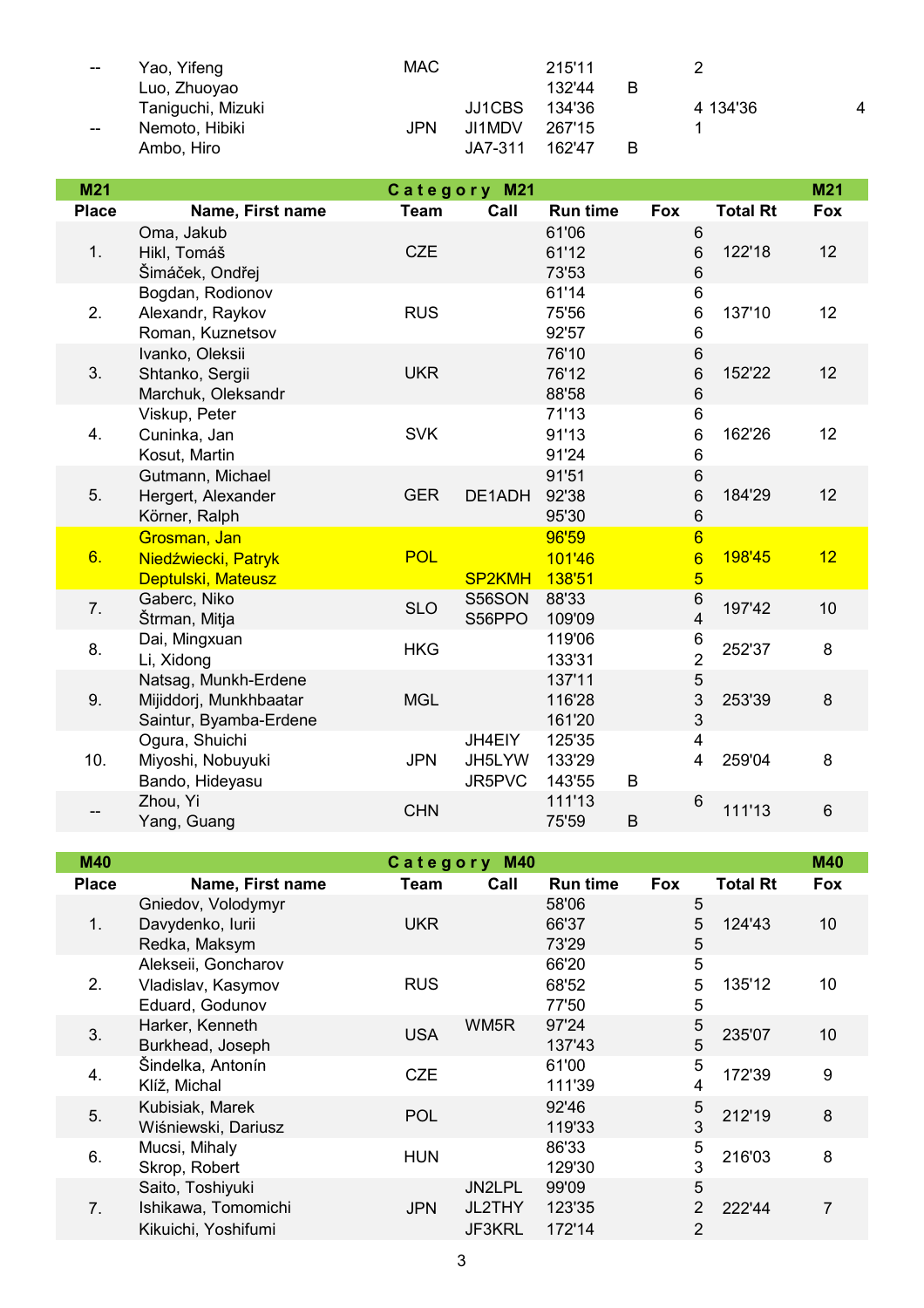| 8.                | Park, Chong Kyoung<br>Sin, Chan Six<br>Kim, Yun Gi | <b>KOR</b> | DS1MFC<br>DS1EMC<br>DS1HVZ                             | 112'32<br>133'49<br>157'18 | 5<br>5      | 246'21 | 6 |
|-------------------|----------------------------------------------------|------------|--------------------------------------------------------|----------------------------|-------------|--------|---|
| $\qquad \qquad -$ | Dorjjugder, Ganbat<br>Borkhuu, Elbegbayar          | <b>MGL</b> |                                                        | 127'03<br>141'06           | 3<br>3      | 127'03 | 3 |
| --                | Qian, Guangwu<br>Yuan, Qimu<br>Zhou, Jinsu         | <b>CHN</b> |                                                        | 96'04<br>185'53<br>186'33  | 3<br>3<br>3 | 96'04  | 3 |
|                   | Lehtosaari, Kimmo<br>Kirves, Petri                 | <b>FIN</b> | OH <sub>2</sub> JKU<br>OH <sub>2</sub> KH <sub>X</sub> | 128'53<br>142'56           | 5           | 128'53 | 4 |
| --                | Pastor, Kai<br>Cherniavsky, Sergey                 | GER        | <b>DG0YT</b>                                           | 84'18<br>71'22             | 5<br>5      | 84'18  | 5 |

| <b>M50</b>   |                                                             |             | Category M50                            |                            |                                                |                 | <b>M50</b>              |
|--------------|-------------------------------------------------------------|-------------|-----------------------------------------|----------------------------|------------------------------------------------|-----------------|-------------------------|
| <b>Place</b> | Name, First name                                            | <b>Team</b> | Call                                    | <b>Run time</b>            | Fox                                            | <b>Total Rt</b> | Fox                     |
| 1.           | Yurii, Burda<br>Viktor, Romanov<br>Eduard, Kruchinin        | <b>RUS</b>  | R <sub>1</sub> MQ                       | 83'06<br>104'36<br>108'42  | $\sqrt{5}$<br>5<br>5                           | 187'42          | 10                      |
| 2.           | Gede, Tarmo<br>Kuusik, Kalle<br>Viira, Andres               | <b>EST</b>  |                                         | 95'15<br>97'02<br>111'46   | 5<br>5<br>5                                    | 192'17          | 10                      |
| 3.           | Afonkin, Vadim<br>Mejevoi, Nicolai<br>Wright, Bill          | <b>USA</b>  | WB6CMD 127'01                           | 105'03<br>109'00           | $\mathbf 5$<br>5<br>$\mathfrak{B}$             | 214'03          | 10                      |
| 4.           | Sletvold, Jon<br>Olsen, Svein                               | <b>NOR</b>  | LA9NGA<br>LA6KCA                        | 101'22<br>124'26           | 5<br>$\overline{5}$                            | 225'48          | 10                      |
| 5.           | Kaiser, Markus<br>Eichler, Gerald<br>Drews, Christian       | <b>GER</b>  | DL1DSR<br>DL7APD                        | 117'20<br>123'16<br>124'24 | $\sqrt{5}$<br>5<br>$\mathfrak{B}$              | 240'36          | 10                      |
| 6.           | Zelenskyi, Sergii<br>lakymenko, Vitalii<br>Shuman, Oleg     | <b>UKR</b>  |                                         | 110'56<br>138'17<br>146'15 | 5<br>5<br>5                                    | 249'13          | 10                      |
| 7.           | Marcu, Adrian<br>Babeu, Pavel                               | <b>ROM</b>  | YO7LOI<br>YO9TW                         | 114'47<br>138'10           | $\frac{5}{5}$                                  | 252'57          | 10                      |
| 8.           | Mareček, Jiří<br>Mokrý, Pavel<br>Látal, Miroslav            | CZE         | OK2BWN 92'15<br>OK2PMA 117'55<br>OK2LMX | 152'59                     | 5<br>$\overline{\mathbf{4}}$<br>3              | 210'10          | $\boldsymbol{9}$        |
| 9.           | Brunner, Sandor<br>Kovacs, Attila Gabor<br>Moravszki, Janos | <b>HUN</b>  |                                         | 99'28<br>124'24<br>125'42  | 5<br>$\overline{\mathbf{4}}$<br>$\overline{4}$ | 223'52          | $\boldsymbol{9}$        |
| 10.          | Bishop, Robin<br>Marriott, John                             | <b>GBR</b>  | RS21344<br>MOOJM                        | 133'32<br>139'10           | 4<br>$\overline{\mathbf{4}}$                   | 272'42          | 8                       |
| 11.          | Qi, Jihui<br>Zhao, Dahong                                   | <b>HKG</b>  |                                         | 126'06<br>135'34           | $\frac{3}{2}$                                  | 261'40          | 5                       |
| --           | Lee, Gun Chun<br>Kim, Young Ho<br>Kim, Seong Ju             | <b>KOR</b>  | HL2WVO<br>DS2RDO<br>DS3MBB              | 123'21<br>177'56<br>171'45 | 5<br>$\overline{\mathbf{4}}$<br>$\overline{2}$ | 123'21          | 5                       |
| --           | Shimizu, Shigeru<br>Nishihara, Tatsuo<br>Ishizuka, Akira    | <b>JPN</b>  | 7M3RMD<br>JA0QBY<br><b>JA0PZC</b>       | 129'19<br>144'11<br>146'53 | $\overline{4}$<br>5<br>3                       | 129'19          | $\overline{\mathbf{4}}$ |

| <b>M60</b>     | Category M60             |            |               |                 |            |                 |     |  |
|----------------|--------------------------|------------|---------------|-----------------|------------|-----------------|-----|--|
| <b>Place</b>   | Name, First name         | Team       | Call          | <b>Run time</b> | <b>Fox</b> | <b>Total Rt</b> | Fox |  |
|                | Nagy, Gyorgy             |            | HA3PA         | 105'51          | 4          |                 |     |  |
| $\mathbf{1}$ . | Nagy, Bela               | <b>HUN</b> | HA8BE         | 119'47          |            | 225'38          | 8   |  |
|                | Laszlo, Karoly           |            |               | 107'09          | 2          |                 |     |  |
|                | Ljungström, Peter        |            | SM5KMU        | 111'41          | 4          |                 |     |  |
| 2.             | Haugaard-Pedersen, Peder | <b>SWE</b> | <b>SMOGNS</b> | 123'43          |            | 235'24          | 8   |  |

Г